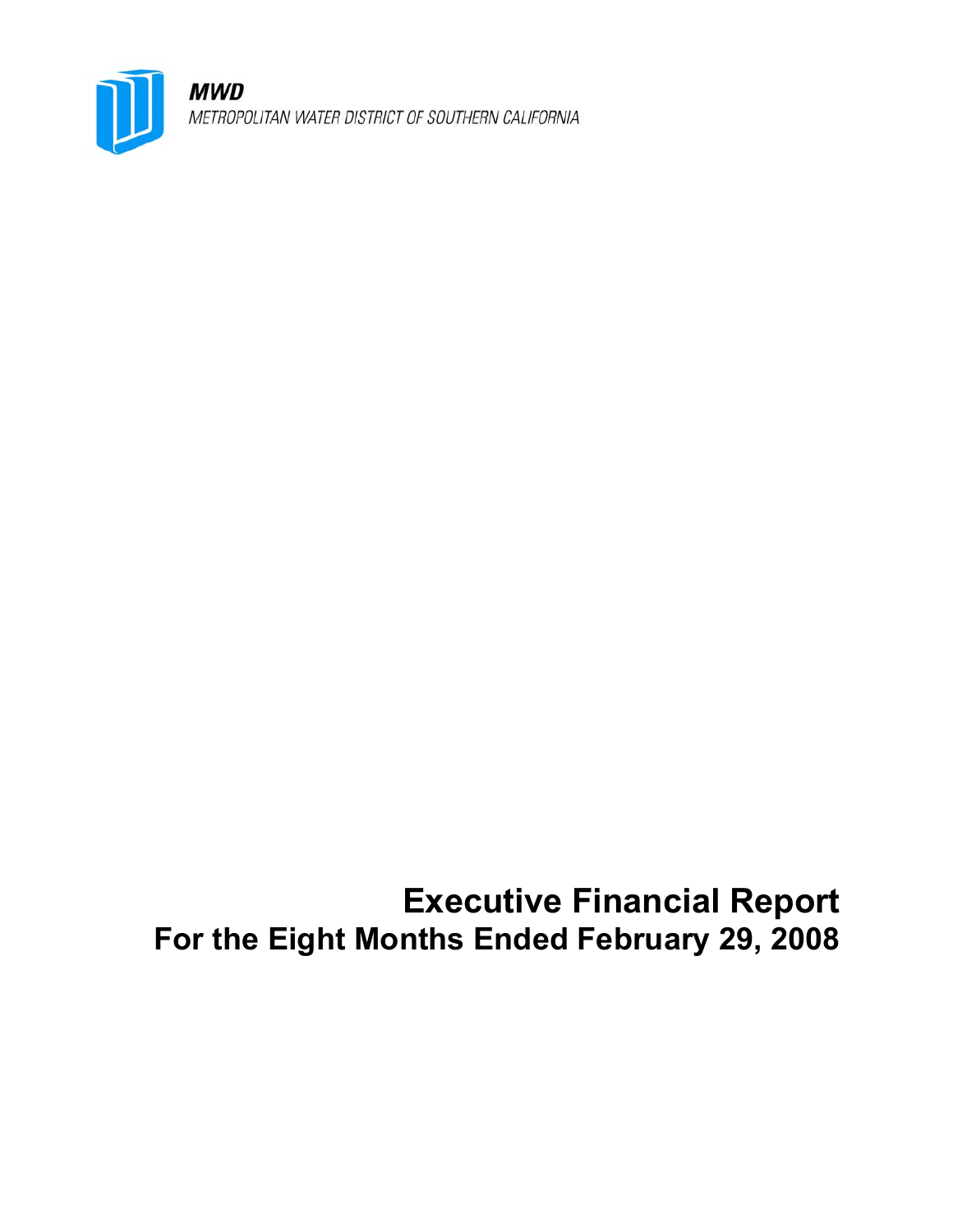# **Executive Financial Summary Table of Contents For the Eight Months Ended February 29, 2008**

| <b>Schedule</b>                                      | Page No. |
|------------------------------------------------------|----------|
| <b>Comparative Statements of Operations</b>          |          |
| <b>Comparative Balance Sheets</b>                    | 2        |
| <b>Cash and Investments</b>                          | 3        |
| <b>Estimate vs. Actual - Construction Activities</b> | 4        |
| <b>Eligibility of Securities</b>                     | 5        |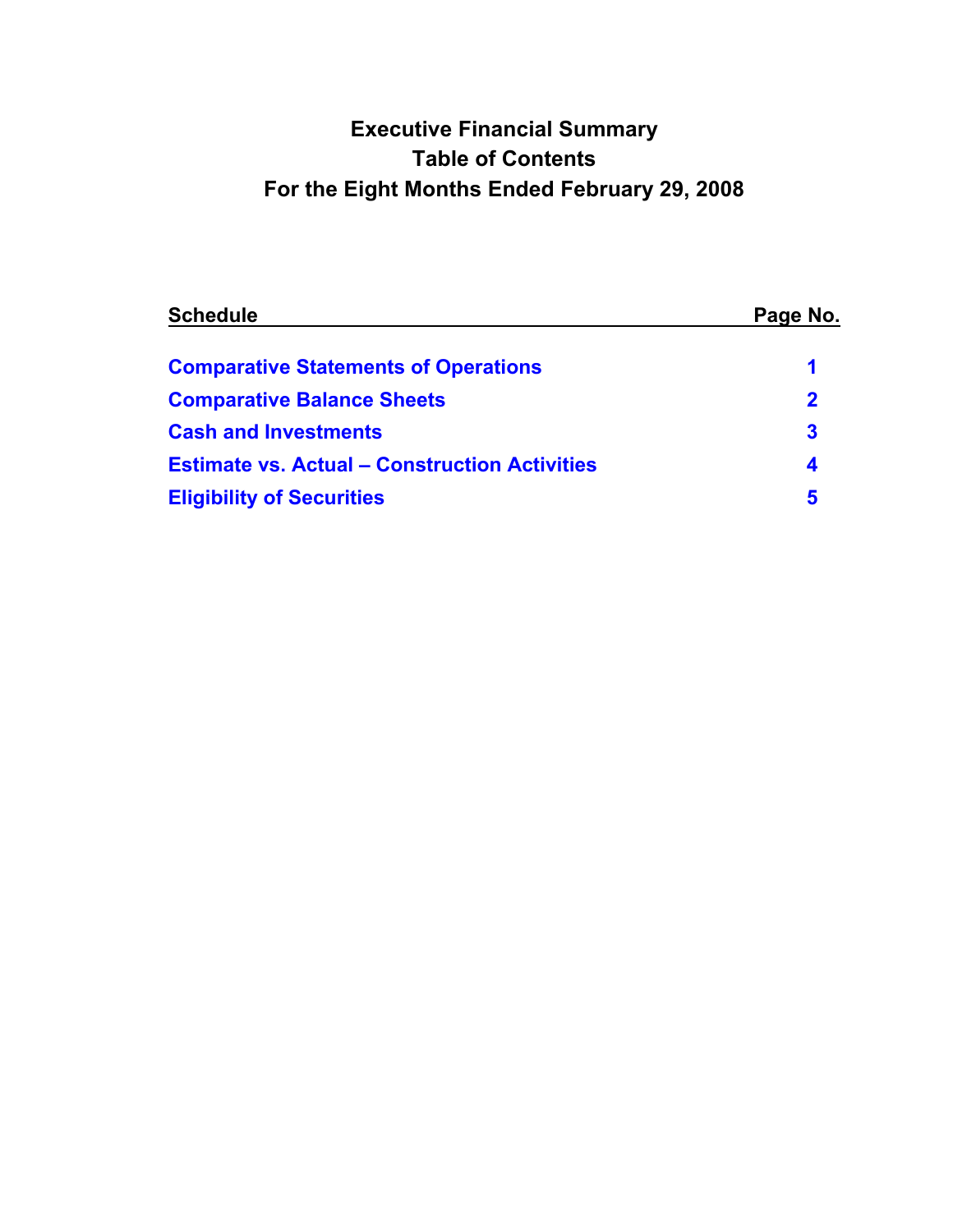#### **Statements of Operations - Accrual Basis (Dollars in millions)**

<span id="page-2-0"></span>

|                                     |    | For the Eight Months Ended |          |               |    |                 |  |
|-------------------------------------|----|----------------------------|----------|---------------|----|-----------------|--|
|                                     |    |                            | Feb. 28, | (Unfavorable) |    |                 |  |
|                                     |    | 2008                       |          | 2007          |    | <b>Variance</b> |  |
| <b>Operating Revenues:</b>          |    |                            |          |               |    |                 |  |
| <b>Water Sales</b>                  | \$ | 615.4                      | \$       | 583.7         | \$ | 31.7            |  |
| Wheeling / Exchange                 |    | 13.3                       |          | 8.2           |    | 5.1             |  |
| Readiness-to-Serve                  |    | 54.8                       |          | 53.3          |    | 1.4             |  |
| Capacity Charge                     |    | 21.6                       |          | 21.5          |    | 0.1             |  |
| <b>Power Sales</b>                  |    | 15.8                       |          | 18.2          |    | (2.4)           |  |
| <b>Total Operating Revenues</b>     |    | 720.9                      |          | 685.0         |    | 35.9            |  |
| <b>Operating Expenses:</b>          |    |                            |          |               |    |                 |  |
| Cost of Water                       |    | $210.4$ (1)                |          | 198.3         |    | (12.1)          |  |
| <b>Operations &amp; Maintenance</b> |    | 219.8                      |          | 204.2         |    | (15.6)          |  |
| Water Management Programs, Net      |    | 29.7                       |          | 26.8          |    | (2.9)           |  |
| Depreciation & Amortization         |    | 147.0                      |          | 137.0         |    | (10.0)          |  |
| <b>Total Operating Expenses</b>     |    | 606.9                      |          | 566.2         |    | (40.6)          |  |
| <b>Net Operating Income</b>         |    | 114.0                      |          | 118.7         |    | (4.7)           |  |
| Other Income (Expense):             |    |                            |          |               |    |                 |  |
| <b>Net Taxes/Annexations</b>        |    | 68.7                       |          | 66.0          |    | 2.7             |  |
| Investment Income (2)               |    | 54.9                       |          | 44.6          |    | 10.3            |  |
| <b>Bond Interest Expense</b>        |    | (76.6)                     |          | (59.3)        |    | (17.3)          |  |
| Other                               |    | (2.3)                      |          | (1.8)         |    | (0.5)           |  |
| Total Other Income - Net            |    | 44.7                       |          | 49.6          |    | (4.8)           |  |
| Net Income                          | \$ | 158.8                      | \$       | 168.3         | \$ | (9.6)           |  |
|                                     |    |                            |          |               |    |                 |  |
| Sales Statistics (3)                |    |                            |          |               |    |                 |  |
| Water Sales (TAF)                   |    | 1,430.7                    |          | 1,472.1       |    | (41.3)          |  |
| Wheeling/Exchange (TAF)             |    | 50.4                       |          | 32.0          |    | 18.4            |  |
| Power Sales (mWh)                   |    | 278.7                      |          | 349.9         |    | (71.2)          |  |
| Average Sales Price                 |    |                            |          |               |    |                 |  |
| <b>Water Sales</b>                  | \$ | 430.14                     | \$       | 396.50        | \$ | 33.63           |  |
| Wheeling/Exchange                   | \$ | 264.24                     | \$       | 258.05        | \$ | 6.19            |  |
| <b>Power Sales</b>                  | \$ | 0.06                       | \$       | 0.05          | \$ | 0.00            |  |

#### **Notes:**

**(1)** Includes \$47.7 million in credits from DWR related to prior year variable costs.

**(2)** Includes fair value adjustment of \$9.7 million and \$13.5 million at February 29, 2008 and February 28, 2007, respectively.

**(3)** Average prices calculated using exact rather than rounded dollar amounts.

**(4)** Totals may not foot / cross foot due to rounding.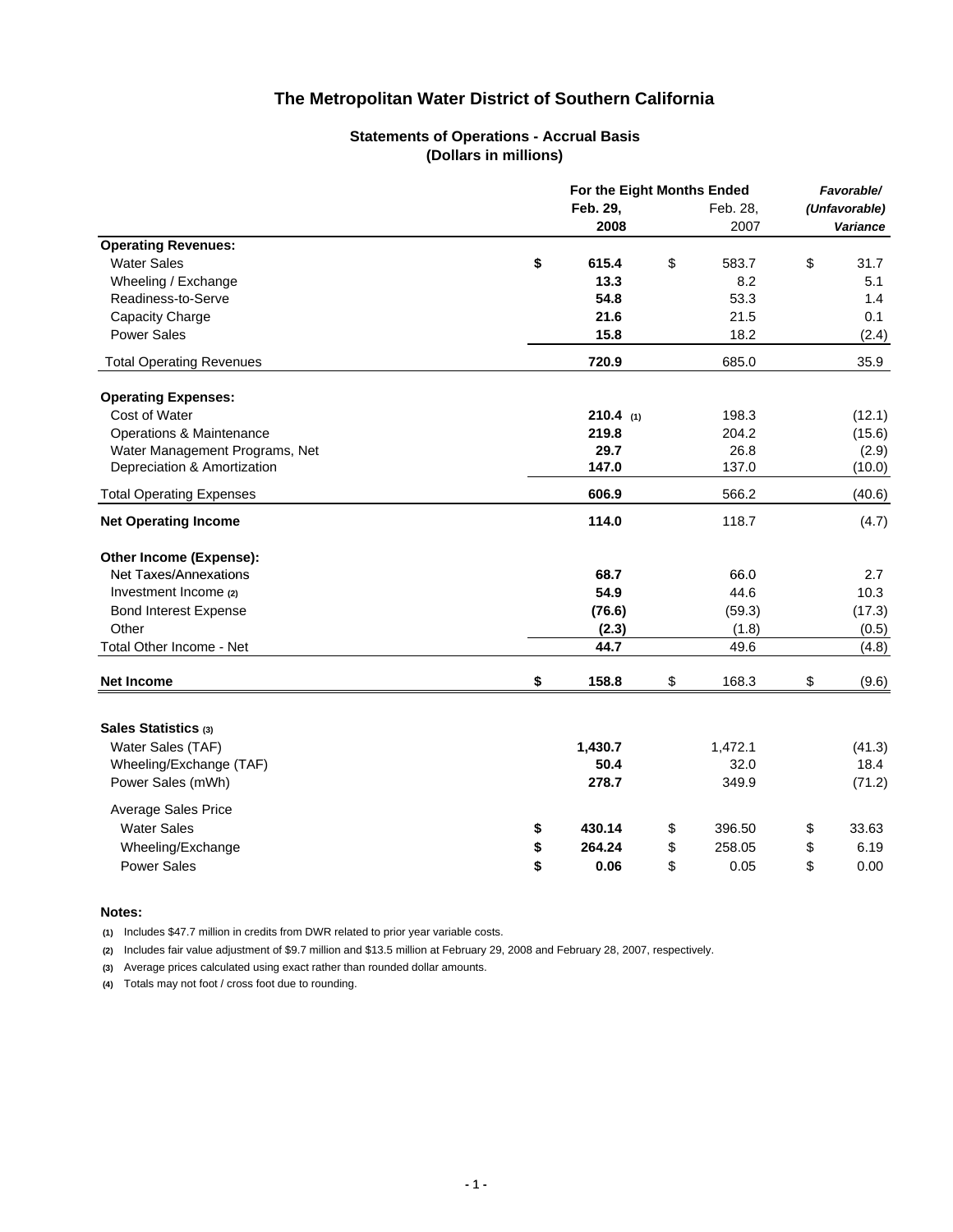## **Balance Sheets - Accrual Basis (Dollars in millions)**

<span id="page-3-0"></span>

|                                            |        | Feb. 29,<br>2008 |               | Feb. 28,<br>2007 |    | Increase/<br>(Decrease) |
|--------------------------------------------|--------|------------------|---------------|------------------|----|-------------------------|
| Assets:                                    |        |                  |               |                  |    |                         |
| Cash and investments at book value (1)     |        | \$<br>1,194.8    |               | \$<br>973.2      | \$ | 221.6                   |
| Fair Value Adjustment                      |        | 8.9              |               | 5.4              |    | 3.6                     |
| <b>Accounts Receivable</b>                 |        | 204.1            |               | 215.1            |    | (10.9)                  |
| Property, Plant and Equipment, net         |        | 7,380.1          |               | 6,971.1          |    | 409.0                   |
| Prepaid State Water Project Costs, net     |        | 1,565.4          |               | 1,574.7          |    | (9.3)                   |
| Participation Rights, net                  |        | 255.8            |               | 263.2            |    | (7.3)                   |
| Deferred Charges and Water Rights          |        | 328.8            |               | 330.7            |    | (1.9)                   |
| Other                                      |        | 147.5            |               | 118.3            |    | 29.3                    |
| <b>Total Assets</b>                        |        | \$<br>11,085.6   |               | \$<br>10,451.6   | \$ | 634.0                   |
| <b>Liabilities and Equity:</b>             |        |                  |               |                  |    |                         |
| Long-Term Debt                             |        | \$<br>4,569.1    |               | \$<br>4,130.3    | \$ | 438.8                   |
| <b>Off-Aqueduct Power Facilities</b>       |        | 68.5             |               | 75.5             |    | (7.0)                   |
| Accounts Payable and Accrued Bond Interest |        | 138.7            |               | 132.0            |    | 6.7                     |
| Deferred Income                            |        | 79.1             |               | 99.0             |    | (19.8)                  |
| <b>State Water Project Obligations</b>     |        | 308.3            |               | 292.7            |    | 15.6                    |
| <b>Trust Funds and Other</b>               |        | 88.9             |               | 81.0             |    | 7.9                     |
| <b>Total Liabilities</b>                   |        | 5,252.7          |               | 4,810.6          |    | 442.1                   |
| <b>Equity</b>                              |        | 5,832.9          |               | 5,641.1          |    | 191.9                   |
| <b>Total Liabilities and Equity</b>        |        | \$<br>11,085.6   |               | \$<br>10,451.6   | \$ | 634.0                   |
|                                            |        |                  |               |                  |    |                         |
| Revenue Bond Debt as a percent of equity   | Actual | 72.5             | $\frac{0}{0}$ | 66.9             | %  |                         |
|                                            | Target | < 100.0          | %             | < 100.0          | %  |                         |

#### **Notes:**

**(1)** Fair value of cash and investments was \$1,023.7 million and \$978.6 million at February 29, 2008 and February 28, 2007, respectively.

**(2)** Certain reclassifications of prior year amounts have been made to conform to current year presentation.

**(3)** Totals may not foot / cross foot due to rounding.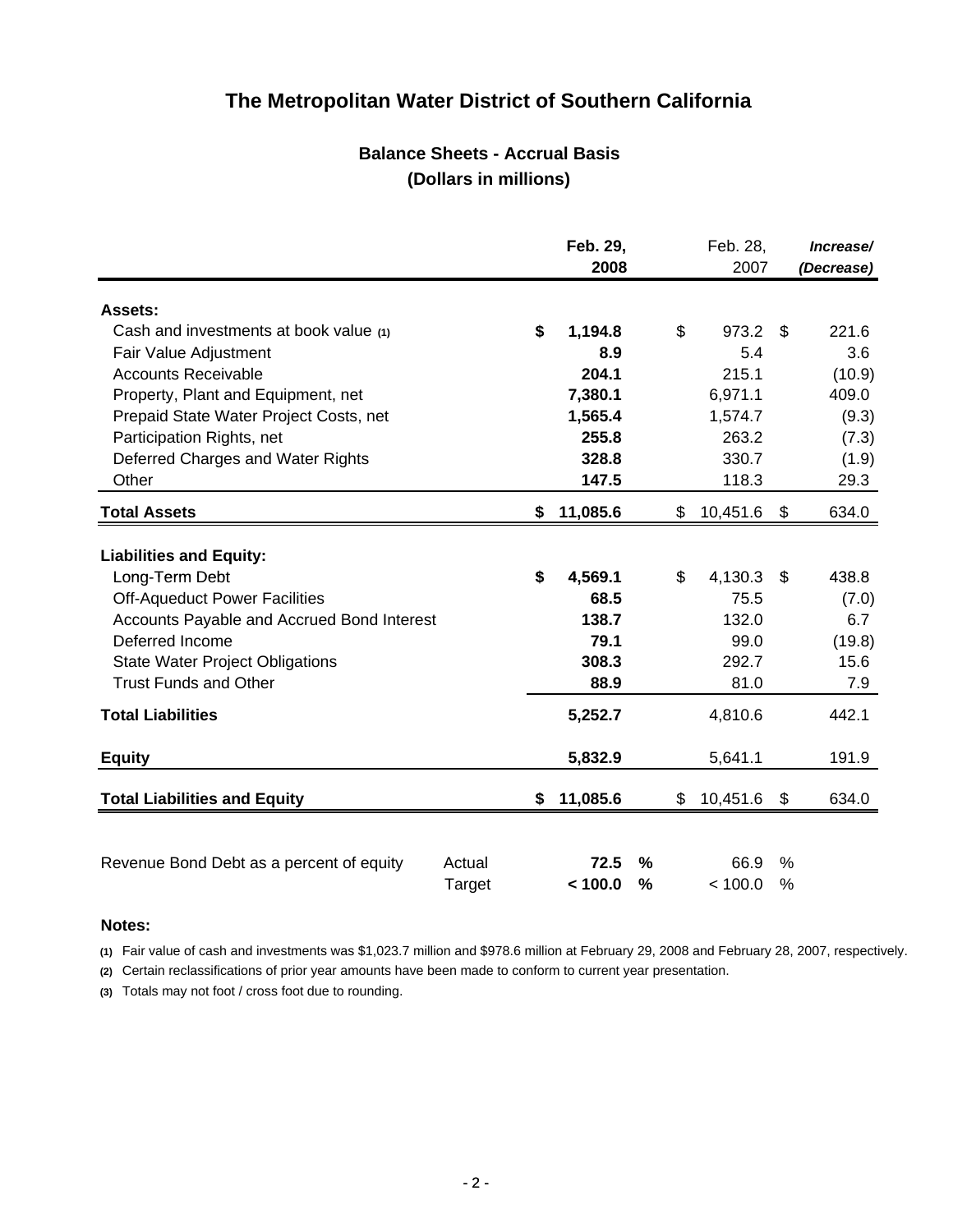### **Cash and Investments at Book ValueAs of February 29, 2008 (Dollars in millions)**

<span id="page-4-0"></span>

|                                      |   | <b>Restricted</b>  |     |              | <b>Unrestricted</b><br><b>Total</b> |               |      |         |                                             |
|--------------------------------------|---|--------------------|-----|--------------|-------------------------------------|---------------|------|---------|---------------------------------------------|
|                                      |   | <b>Contractual</b> |     | <b>Board</b> |                                     |               |      |         |                                             |
| <b>Funds Required for Operations</b> | S | 143.9              | -SS | $106.4$   \$ |                                     | $0.4^{\circ}$ | - 36 | 250.7   | 21%                                         |
| Debt Service Funds                   |   | 271.1              |     | -            |                                     | ۰.            |      | 271.1   | 23%                                         |
| <b>Construction Funds</b>            |   | 273.3              |     | -            |                                     | 7.8           |      | 281.1   | 24%                                         |
| <b>Stabilization Funds</b>           |   | -                  |     |              |                                     | 332.0         |      | 332.0   | 28%                                         |
| Trust & Other Funds                  |   | 41.0               |     | 18.9         |                                     |               |      | 59.9    | 5%                                          |
| Total                                | S | 729.3              |     | $125.3$ \$   |                                     | $340.2$ \$    |      | 1,194.8 | mod contractual and total to foot/crossfoot |

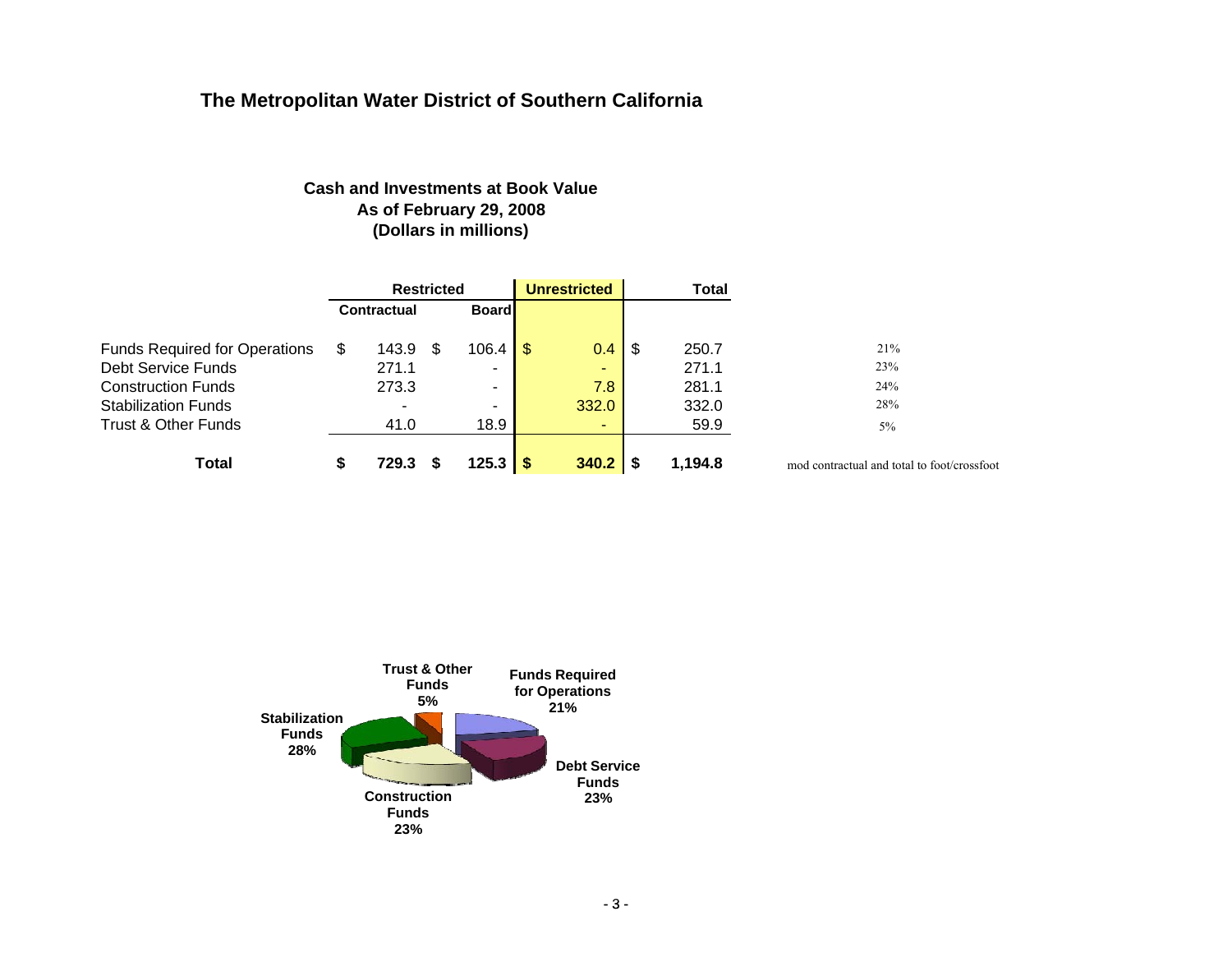#### **Estimate vs. Actual: Construction Activities - Accrual Basis For the Eight Months Ended February 29, 2008 (Dollars in millions)**

<span id="page-5-0"></span>

|                                                       | <b>Estimate</b> |               | <b>Actual</b>  |               | <b>Variance from Estimate</b> |             |            | <b>Fiscal Year</b> |                   | Projected     |     | <b>Variance from Estimate</b> |              |           |  |
|-------------------------------------------------------|-----------------|---------------|----------------|---------------|-------------------------------|-------------|------------|--------------------|-------------------|---------------|-----|-------------------------------|--------------|-----------|--|
|                                                       |                 | to Date       |                | to Date       |                               | \$          | %          |                    | <b>Estimate</b>   | Year-End(1)   |     |                               | \$           | %         |  |
| <b>Sources of Funds</b>                               |                 |               |                |               |                               |             |            |                    |                   |               |     |                               |              |           |  |
| <b>Bond Construction Funds</b><br>R & R/General Funds | \$              | 257.2<br>72.7 | $\mathfrak{S}$ | 191.9<br>63.5 | \$                            | 65.2<br>9.1 | 25%<br>13% | S                  | 388.6 \$<br>109.8 | 353.5<br>68.8 | (2) | \$                            | 35.1<br>41.0 | 9%<br>37% |  |
| Total                                                 | \$              | $329.8$ \$    |                | 255.5         | \$                            | 74.4        | 23%        | S                  | 498.4 \$          | 422.3         |     | S                             | 76.1         | 15%       |  |
|                                                       |                 |               |                |               |                               |             |            |                    |                   |               |     |                               |              |           |  |
| <b>Program Expenditures</b>                           |                 |               |                |               |                               |             |            |                    |                   |               |     |                               |              |           |  |
| <b>Oxidation Retrofit Programs</b>                    | \$              | 100.3         | - \$           | 86.0          | \$                            | 14.3        | 14%        | \$                 | 155.5 \$          | 111.2         |     | \$                            | 44.3         | 28%       |  |
| Treatment Plant Improvement                           |                 | 53.2          |                | 25.1          |                               | 28.1        | 53%        |                    | 83.2              | 60.7          |     |                               | 22.5         | 27%       |  |
| <b>Inland Feeder</b>                                  |                 | 46.6          |                | 45.7          |                               | 0.8         | 2%         |                    | 69.3              | 69.3          |     |                               | (0.0)        | $(0\%)$   |  |
| <b>Chlorine Containment and Handling Facilities</b>   |                 | 23.3          |                | 14.6          |                               | 8.7         | 37%        |                    | 28.5              | 28.5          |     |                               | (0.0)        | (0%)      |  |
| Perris Valley Pipeline                                |                 | 14.4          |                | 16.7          |                               | (2.3)       | (16%)      |                    | 25.1              | 43.6          |     |                               | (18.5)       | (73%)     |  |
| Distribution System - Rehabilitation Program          |                 | 13.3          |                | 10.9          |                               | 2.4         | 18%        |                    | 18.3              | 18.3          |     |                               | (0.0)        | (0%)      |  |
| Mills Capacity Upgrade                                |                 | 9.2           |                | 6.2           |                               | 3.0         | 32%        |                    | 17.1              | 17.1          |     |                               | (0.0)        | (0%)      |  |
| CRA - Reliability/Containment Programs                |                 | 8.5           |                | 4.3           |                               | 4.2         | 50%        |                    | 11.4              | 11.4          |     |                               | (0.0)        | (0%)      |  |
| Local Groundwater Storage                             |                 | 5.9           |                | 5.6           |                               | 0.3         | 5%         |                    | 9.6               | 9.6           |     |                               | 0.0          | $0\%$     |  |
| Diamond Valley Lake Recreation                        |                 | 7.1           |                | 0.6           |                               | 6.5         | 91%        |                    | 9.6               | 1.6           |     |                               | 8.0          | 83%       |  |
| Other                                                 |                 | 48.1          |                | 39.7          |                               | 8.4         | 17%        |                    | 70.9              | 51.0          |     |                               | 19.9         | 28%       |  |
| Total                                                 |                 | 329.8         | -5             | 255.5         | S                             | 74.4        | 23%        |                    | 498.4 \$          | 422.3         |     |                               | 76.1         | 15%       |  |

**(1)** Projected numbers are updated at quarter-end.

**(2)** Per Board action at the March 11, 2008 meeting, the R&R/General Fund budget was revised to \$45 million. Appropriate transfers will be processed to reflect this action.

Totals may not foot / cross foot due to rounding.